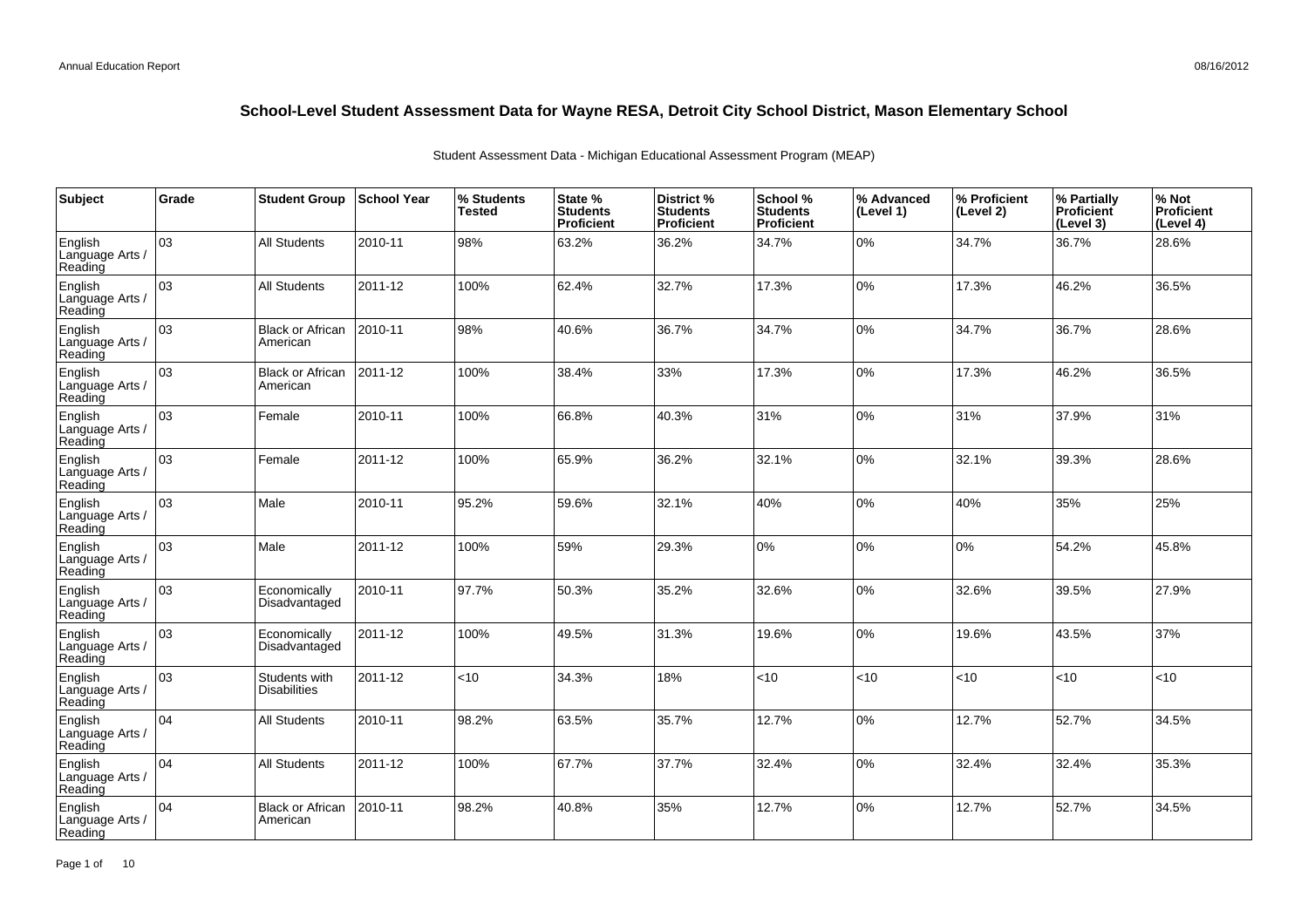| Subject                               | Grade | <b>Student Group</b>                 | ∣School Year | % Students<br>Tested | State %<br><b>Students</b><br>Proficient | District %<br><b>Students</b><br>Proficient | School %<br><b>Students</b><br><b>Proficient</b> | % Advanced<br>(Level 1) | % Proficient<br>(Level 2) | % Partially<br>Proficient<br>(Level 3) | % Not<br>Proficient<br>(Level 4) |
|---------------------------------------|-------|--------------------------------------|--------------|----------------------|------------------------------------------|---------------------------------------------|--------------------------------------------------|-------------------------|---------------------------|----------------------------------------|----------------------------------|
| English<br>Language Arts /<br>Reading | 04    | <b>Black or African</b><br>American  | 2011-12      | 100%                 | 45.1%                                    | 36.8%                                       | 32.4%                                            | $0\%$                   | 32.4%                     | 32.4%                                  | 35.3%                            |
| English<br>Language Arts /<br>Reading | 04    | Female                               | 2010-11      | 100%                 | 67.4%                                    | 39.9%                                       | 13%                                              | 0%                      | 13%                       | 47.8%                                  | 39.1%                            |
| English<br>Language Arts /<br>Reading | 04    | Female                               | 2011-12      | 100%                 | 71.7%                                    | 44.1%                                       | 40%                                              | $0\%$                   | 40%                       | 40%                                    | 20%                              |
| English<br>Language Arts /<br>Reading | 04    | Male                                 | 2010-11      | 97%                  | 59.7%                                    | 31.6%                                       | 12.5%                                            | 0%                      | 12.5%                     | 56.3%                                  | 31.3%                            |
| English<br>Language Arts /<br>Reading | 04    | Male                                 | 2011-12      | 100%                 | 63.7%                                    | 31.1%                                       | 26.3%                                            | 0%                      | 26.3%                     | 26.3%                                  | 47.4%                            |
| English<br>Language Arts /<br>Reading | 04    | Economically<br>Disadvantaged        | 2010-11      | 100%                 | 50%                                      | 35.1%                                       | 12.8%                                            | 0%                      | 12.8%                     | 53.2%                                  | 34%                              |
| English<br>Language Arts /<br>Reading | 04    | Economically<br>Disadvantaged        | 2011-12      | 100%                 | 55%                                      | 36.2%                                       | 35.7%                                            | $0\%$                   | 35.7%                     | 25%                                    | 39.3%                            |
| English<br>Language Arts<br>Reading   | 04    | Students with<br><b>Disabilities</b> | 2010-11      | <10                  | 29.7%                                    | 8.9%                                        | < 10                                             | < 10                    | <10                       | <10                                    | <10                              |
| English<br>Language Arts<br>Reading   | 04    | Students with<br><b>Disabilities</b> | 2011-12      | <10                  | 35%                                      | 16.6%                                       | < 10                                             | < 10                    | <10                       | <10                                    | < 10                             |
| English<br>Language Arts<br>Reading   | 05    | <b>All Students</b>                  | 2010-11      | 98.2%                | 65.3%                                    | 40.4%                                       | 49.1%                                            | 1.8%                    | 47.3%                     | 27.3%                                  | 23.6%                            |
| English<br>Language Arts<br>Reading   | 05    | <b>All Students</b>                  | 2011-12      | 98%                  | 68.8%                                    | 40.6%                                       | 24%                                              | 0%                      | 24%                       | 36%                                    | 40%                              |
| English<br>Language Arts<br>Reading   | 05    | <b>Black or African</b><br>American  | 2010-11      | 98.2%                | 45.4%                                    | 39.9%                                       | 49.1%                                            | 1.8%                    | 47.3%                     | 27.3%                                  | 23.6%                            |
| English<br>Language Arts<br>Reading   | 05    | <b>Black or African</b><br>American  | 2011-12      | 98%                  | 48.3%                                    | 39.3%                                       | 24%                                              | $0\%$                   | 24%                       | 36%                                    | 40%                              |
| English<br>Language Arts<br>Reading   | 05    | Female                               | 2010-11      | 96%                  | 68.4%                                    | 44.2%                                       | 45.8%                                            | 4.2%                    | 41.7%                     | 25%                                    | 29.2%                            |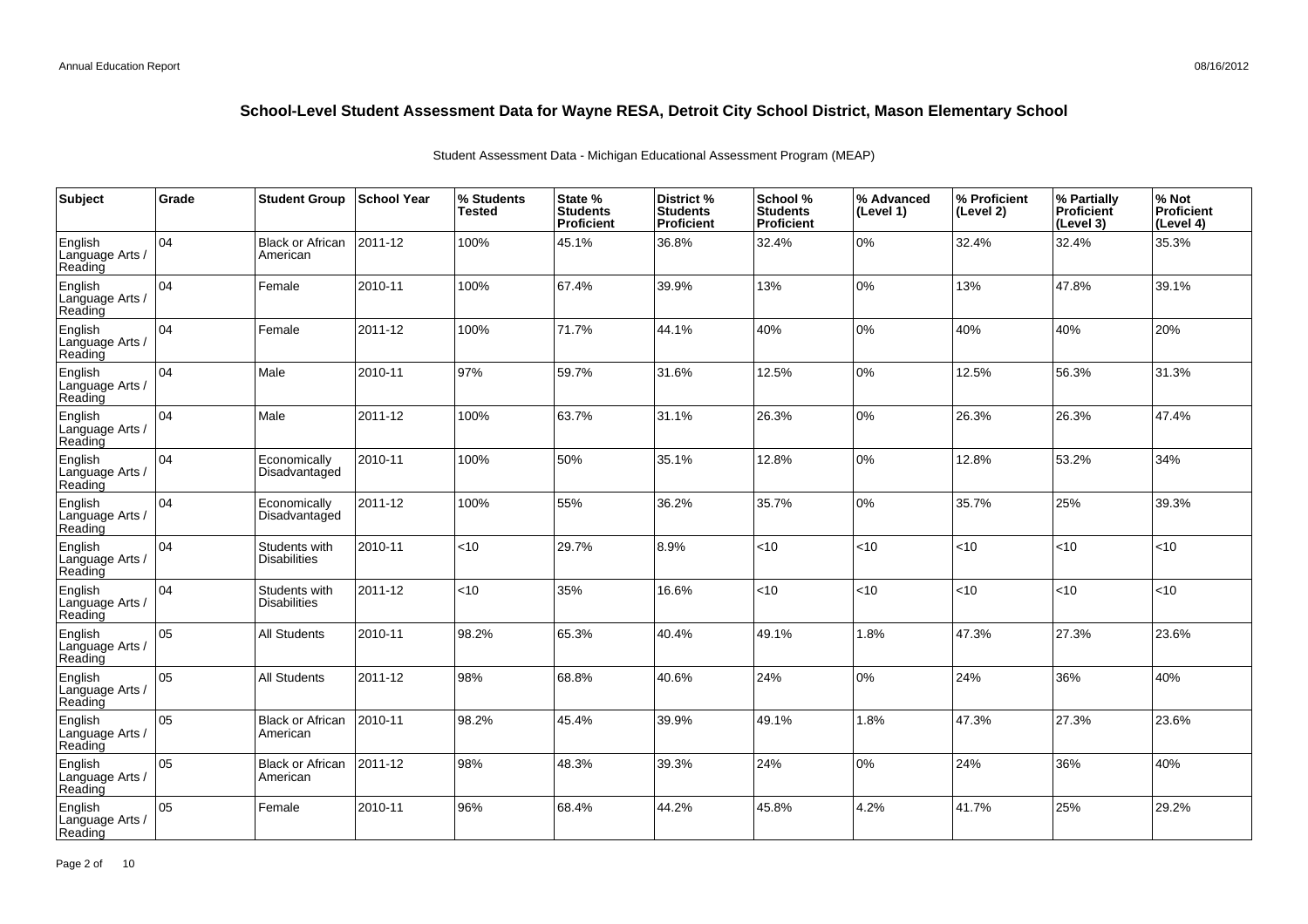| Subject                               | Grade | <b>Student Group</b>                 | School Year | % Students<br><b>Tested</b> | State %<br><b>Students</b><br><b>Proficient</b> | District %<br><b>Students</b><br><b>Proficient</b> | School %<br><b>Students</b><br><b>Proficient</b> | % Advanced<br>(Level 1) | % Proficient<br>(Level 2) | % Partially<br>Proficient<br>(Level 3) | % Not<br><b>Proficient</b><br>(Level 4) |
|---------------------------------------|-------|--------------------------------------|-------------|-----------------------------|-------------------------------------------------|----------------------------------------------------|--------------------------------------------------|-------------------------|---------------------------|----------------------------------------|-----------------------------------------|
| English<br>Language Arts /<br>Reading | 05    | Female                               | 2011-12     | 100%                        | 71.7%                                           | 43.6%                                              | 23.8%                                            | 0%                      | 23.8%                     | 47.6%                                  | 28.6%                                   |
| English<br>Language Arts /<br>Reading | 05    | Male                                 | 2010-11     | 100%                        | 62.2%                                           | 36.7%                                              | 51.6%                                            | 0%                      | 51.6%                     | 29%                                    | 19.4%                                   |
| English<br>Language Arts /<br>Reading | 05    | Male                                 | 2011-12     | 96.7%                       | 65.9%                                           | 37.7%                                              | 24.1%                                            | 0%                      | 24.1%                     | 27.6%                                  | 48.3%                                   |
| English<br>Language Arts<br>Reading   | 05    | Economically<br>Disadvantaged        | 2010-11     | 100%                        | 51.9%                                           | 39.4%                                              | 49%                                              | 2%                      | 46.9%                     | 26.5%                                  | 24.5%                                   |
| English<br>Language Arts /<br>Reading | 05    | Economically<br>Disadvantaged        | 2011-12     | 97.7%                       | 56.1%                                           | 39.1%                                              | 21.4%                                            | 0%                      | 21.4%                     | 40.5%                                  | 38.1%                                   |
| English<br>Language Arts<br>Reading   | 05    | Students with<br><b>Disabilities</b> | 2010-11     | <10                         | 28%                                             | 10.7%                                              | <10                                              | <10                     | <10                       | $ $ < 10                               | <10                                     |
| English<br>Language Arts<br>Reading   | 05    | Students with<br><b>Disabilities</b> | 2011-12     | $<$ 10                      | 34.2%                                           | 18.2%                                              | < 10                                             | <10                     | $<$ 10                    | < 10                                   | <10                                     |
| Mathematics                           | 03    | <b>All Students</b>                  | 2010-11     | 98%                         | 34.8%                                           | 12.6%                                              | 0%                                               | 0%                      | 0%                        | 16.3%                                  | 83.7%                                   |
| Mathematics                           | 03    | <b>All Students</b>                  | 2011-12     | 100%                        | 36.3%                                           | 9.7%                                               | $0\%$                                            | 0%                      | 0%                        | 1.9%                                   | 98.1%                                   |
| <b>Mathematics</b>                    | 03    | <b>Black or African</b><br>American  | 2010-11     | 98%                         | 14.6%                                           | 12.3%                                              | $0\%$                                            | 0%                      | 0%                        | 16.3%                                  | 83.7%                                   |
| <b>Mathematics</b>                    | 03    | <b>Black or African</b><br>American  | 2011-12     | 100%                        | 14.5%                                           | 9.2%                                               | 0%                                               | 0%                      | 0%                        | 1.9%                                   | 98.1%                                   |
| Mathematics                           | 03    | Female                               | 2010-11     | 100%                        | 33.4%                                           | 12.5%                                              | $0\%$                                            | 0%                      | 0%                        | 13.8%                                  | 86.2%                                   |
| <b>Mathematics</b>                    | 03    | Female                               | 2011-12     | 100%                        | 34.9%                                           | 9.5%                                               | $0\%$                                            | 0%                      | 0%                        | 0%                                     | 100%                                    |
| <b>Mathematics</b>                    | 03    | Male                                 | 2010-11     | 95.2%                       | 36.3%                                           | 12.6%                                              | 0%                                               | 0%                      | 0%                        | 20%                                    | 80%                                     |
| Mathematics                           | 03    | Male                                 | 2011-12     | 100%                        | 37.6%                                           | 9.9%                                               | $0\%$                                            | $0\%$                   | 0%                        | 4.2%                                   | 95.8%                                   |
| Mathematics                           | 03    | Economically<br>Disadvantaged        | 2010-11     | 97.7%                       | 21.6%                                           | 11.8%                                              | $0\%$                                            | 0%                      | 0%                        | 14%                                    | 86%                                     |
| <b>Mathematics</b>                    | 03    | Economically<br>Disadvantaged        | 2011-12     | 100%                        | 23%                                             | 8.9%                                               | $0\%$                                            | $0\%$                   | 0%                        | 2.2%                                   | 97.8%                                   |
| <b>Mathematics</b>                    | 03    | Students with<br><b>Disabilities</b> | 2011-12     | <10                         | 18.5%                                           | 4.9%                                               | < 10                                             | <10                     | <10                       | < 10                                   | <10                                     |
| Mathematics                           | 04    | <b>All Students</b>                  | 2010-11     | 100%                        | 39.6%                                           | 14.4%                                              | $0\%$                                            | 0%                      | 0%                        | 8.9%                                   | 91.1%                                   |
| Mathematics                           | 04    | <b>All Students</b>                  | 2011-12     | 100%                        | 39.9%                                           | 11.1%                                              | 6.1%                                             | 0%                      | 6.1%                      | 9.1%                                   | 84.8%                                   |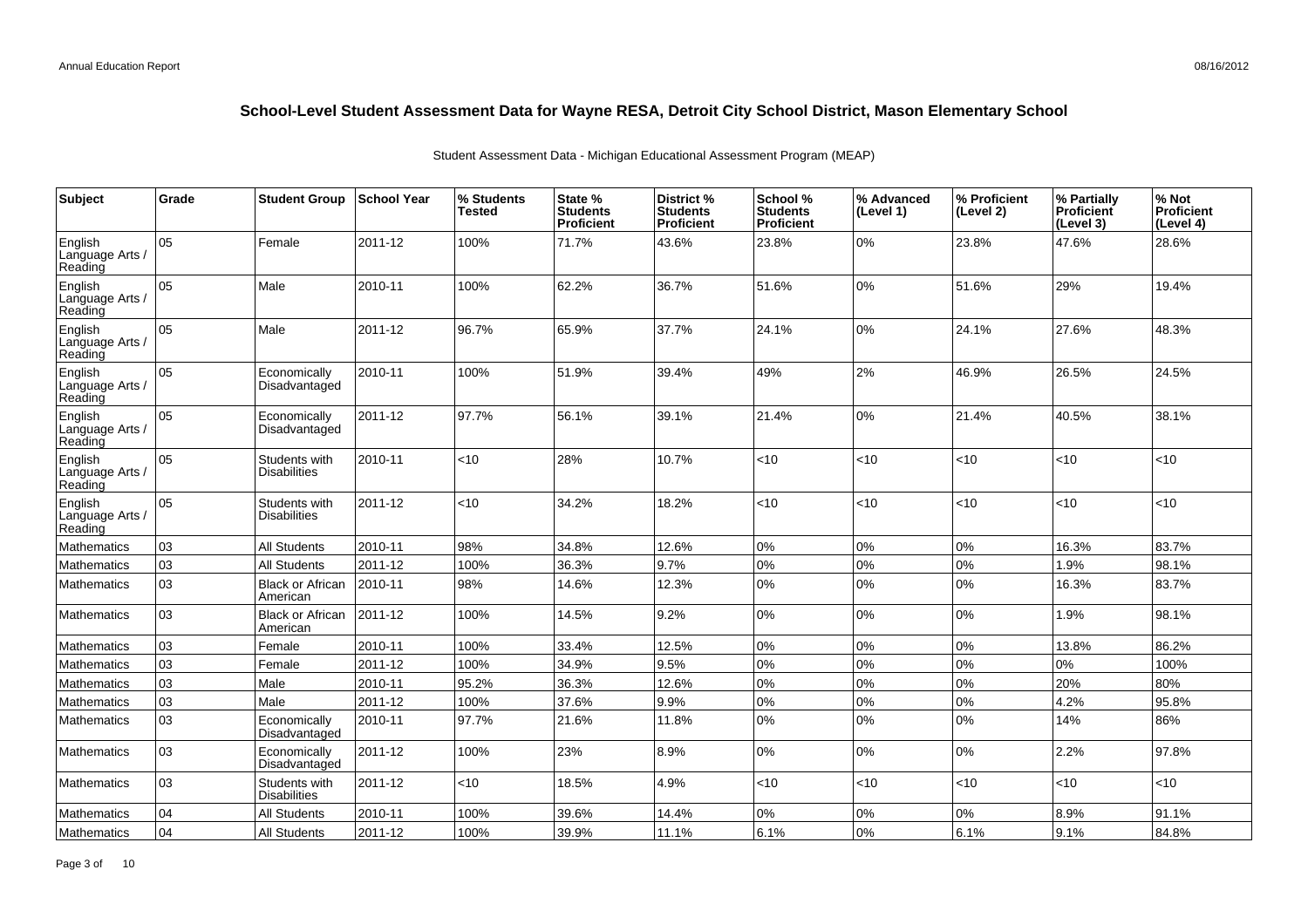| Grade | <b>Student Group</b>                 | School Year | % Students<br><b>Tested</b> | State %<br><b>Students</b><br>Proficient | District %<br><b>Students</b><br><b>Proficient</b> | School %<br><b>Students</b><br><b>Proficient</b> | % Advanced<br>(Level 1) | % Proficient<br>(Level 2) | % Partially<br>Proficient<br>(Level 3) | % Not<br><b>Proficient</b><br>(Level 4) |
|-------|--------------------------------------|-------------|-----------------------------|------------------------------------------|----------------------------------------------------|--------------------------------------------------|-------------------------|---------------------------|----------------------------------------|-----------------------------------------|
| 04    | <b>Black or African</b><br>American  | 2010-11     | 100%                        | 17.3%                                    | 14%                                                | 0%                                               | 0%                      | 0%                        | 8.9%                                   | 91.1%                                   |
| 04    | <b>Black or African</b><br>American  | 2011-12     | 100%                        | 15.9%                                    | 9.7%                                               | 6.1%                                             | 0%                      | 6.1%                      | 9.1%                                   | 84.8%                                   |
| 04    | Female                               | 2010-11     | 100%                        | 37.8%                                    | 13.9%                                              | $0\%$                                            | 0%                      | 0%                        | 8.7%                                   | 91.3%                                   |
| 04    | Female                               | 2011-12     | 100%                        | 38.5%                                    | 10.9%                                              | 13.3%                                            | 0%                      | 13.3%                     | 6.7%                                   | 80%                                     |
| 04    | Male                                 | 2010-11     | 100%                        | 41.4%                                    | 15%                                                | 0%                                               | $0\%$                   | 0%                        | 9.1%                                   | 90.9%                                   |
| 04    | Male                                 | 2011-12     | 100%                        | 41.2%                                    | 11.3%                                              | 0%                                               | 0%                      | 0%                        | 11.1%                                  | 88.9%                                   |
| 04    | Economically<br>Disadvantaged        | 2010-11     | 100%                        | 25.3%                                    | 14.3%                                              | $0\%$                                            | 0%                      | 0%                        | 8.5%                                   | 91.5%                                   |
| 04    | Economically<br>Disadvantaged        | 2011-12     | 100%                        | 25.3%                                    | 10.3%                                              | 7.4%                                             | 0%                      | 7.4%                      | 7.4%                                   | 85.2%                                   |
| 04    | Students with<br><b>Disabilities</b> | 2010-11     | <10                         | 18.2%                                    | 6.3%                                               | $<$ 10                                           | < 10                    | $<$ 10                    | < 10                                   | <10                                     |
| 104   | Students with<br><b>Disabilities</b> | 2011-12     | < 10                        | 18.3%                                    | 7.1%                                               | $<$ 10                                           | < 10                    | <10                       | < 10                                   | <10                                     |
| 05    | <b>All Students</b>                  | 2010-11     | 96.4%                       | 38.5%                                    | 13.9%                                              | 5.6%                                             | 0%                      | 5.6%                      | 29.6%                                  | 64.8%                                   |
| 05    | All Students                         | 2011-12     | 98%                         | 39.6%                                    | 11.4%                                              | 2%                                               | $0\%$                   | 2%                        | 6.1%                                   | 91.8%                                   |
| 05    | <b>Black or African</b><br>American  | 2010-11     | 96.4%                       | 17.5%                                    | 13.3%                                              | 5.6%                                             | $0\%$                   | 5.6%                      | 29.6%                                  | 64.8%                                   |
| 05    | <b>Black or African</b><br>American  | 2011-12     | 98%                         | 17%                                      | 9.8%                                               | 2%                                               | $0\%$                   | 2%                        | 6.1%                                   | 91.8%                                   |
| 05    | Female                               | 2010-11     | 92%                         | 36.3%                                    | 13.3%                                              | 8.7%                                             | $0\%$                   | 8.7%                      | 26.1%                                  | 65.2%                                   |
| 05    | Female                               | 2011-12     | 100%                        | 37.5%                                    | 9.8%                                               | $0\%$                                            | 0%                      | 0%                        | 5%                                     | 95%                                     |
| 05    | Male                                 | 2010-11     | 100%                        | 40.6%                                    | 14.5%                                              | 3.2%                                             | 0%                      | 3.2%                      | 32.3%                                  | 64.5%                                   |
| 05    | Male                                 | 2011-12     | 96.7%                       | 41.6%                                    | 12.9%                                              | 3.4%                                             | $0\%$                   | 3.4%                      | 6.9%                                   | 89.7%                                   |
| 05    | Economically<br>Disadvantaged        | 2010-11     | 98%                         | 24.1%                                    | 13.2%                                              | 6.3%                                             | $0\%$                   | 6.3%                      | 33.3%                                  | 60.4%                                   |
| 05    | Economically<br>Disadvantaged        | 2011-12     | 97.6%                       | 24.9%                                    | 10.8%                                              | 0%                                               | $0\%$                   | $0\%$                     | 4.9%                                   | 95.1%                                   |
| 05    | Students with<br><b>Disabilities</b> | 2010-11     | <10                         | 14.4%                                    | 3.8%                                               | $<$ 10                                           | < 10                    | $<$ 10                    | < 10                                   | <10                                     |
| 05    | Students with<br><b>Disabilities</b> | 2011-12     | <10                         | 16%                                      | 4.9%                                               | $<$ 10                                           | < 10                    | <10                       | <10                                    | <10                                     |
| 05    | <b>All Students</b>                  | 2010-11     | 96.4%                       | 17.4%                                    | 3.7%                                               | 0%                                               | $0\%$                   | 0%                        | 14.8%                                  | 85.2%                                   |
| 05    | <b>All Students</b>                  | 2011-12     | 98%                         | 15.3%                                    | 2.8%                                               | 2%                                               | 2%                      | 0%                        | 6.1%                                   | 91.8%                                   |
| 05    | <b>Black or African</b><br>American  | 2010-11     | 96.4%                       | 4.1%                                     | 3.8%                                               | 0%                                               | 0%                      | 0%                        | 14.8%                                  | 85.2%                                   |
|       |                                      |             |                             |                                          |                                                    |                                                  |                         |                           |                                        |                                         |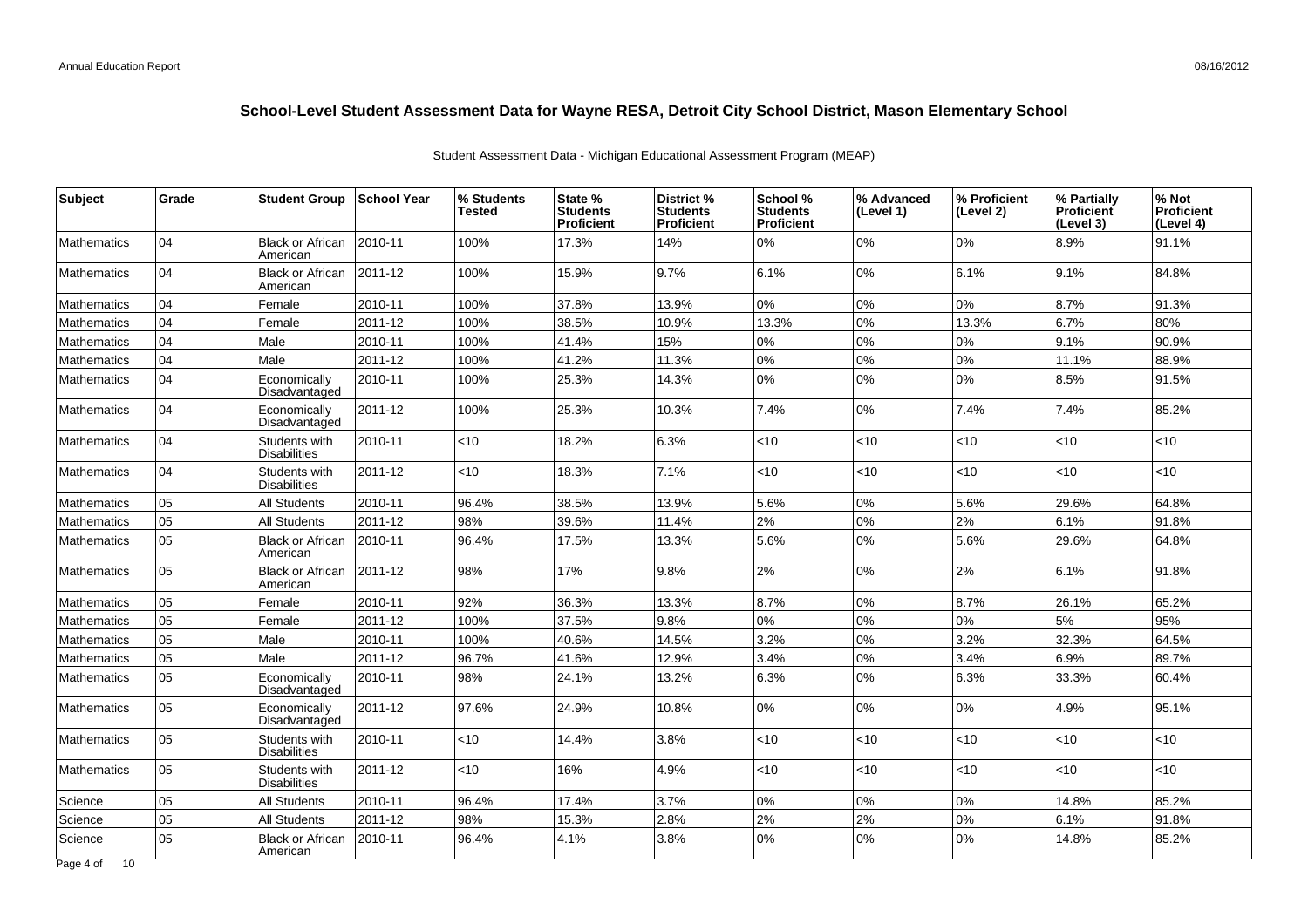| <b>Subject</b> | Grade | <b>Student Group</b>                 | School Year   | <b>% Students</b><br><b>Tested</b> | <b>State %</b><br><b>Students</b><br>Proficient | <b>District</b> %<br><b>Students</b><br>Proficient | School %<br><b>Students</b><br><b>Proficient</b> | % Advanced<br>$ $ (Level 1) | ∣% Proficient<br>∣(Level 2) | % Partially<br>Proficient<br>(Level 3) | % Not<br>Proficient<br>(Level 4) |
|----------------|-------|--------------------------------------|---------------|------------------------------------|-------------------------------------------------|----------------------------------------------------|--------------------------------------------------|-----------------------------|-----------------------------|----------------------------------------|----------------------------------|
| Science        | 05    | <b>Black or African</b><br>American  | $ 2011 - 12 $ | 98%                                | 3.2%                                            | 2.9%                                               | 2%                                               | 2%                          | 10%                         | 6.1%                                   | 91.8%                            |
| Science        | 05    | Female                               | 2010-11       | 92%                                | 15.5%                                           | 3.6%                                               | 0%                                               | 0%                          | 0%                          | 17.4%                                  | 82.6%                            |
| Science        | 05    | Female                               | 2011-12       | 100%                               | 13.6%                                           | 2.6%                                               | 0%                                               | 0%                          | 0%                          | 10%                                    | 90%                              |
| Science        | 05    | Male                                 | 2010-11       | 100%                               | 19.1%                                           | 3.8%                                               | 0%                                               | 0%                          | 0%                          | 12.9%                                  | 87.1%                            |
| Science        | 05    | Male                                 | 2011-12       | 96.7%                              | 17%                                             | 3%                                                 | 3.4%                                             | 3.4%                        | 0%                          | 3.4%                                   | 93.1%                            |
| Science        | 05    | Economically<br>Disadvantaged        | 2010-11       | 98%                                | 8.3%                                            | 3.5%                                               | 0%                                               | 0%                          | 10%                         | 16.7%                                  | 83.3%                            |
| Science        | l 05  | Economically<br>Disadvantaged        | 2011-12       | 97.6%                              | 7%                                              | 2.3%                                               | 0%                                               | 0%                          | 10%                         | 4.9%                                   | 95.1%                            |
| Science        | 105   | Students with<br><b>Disabilities</b> | 2010-11       | $ $ < 10                           | 5.8%                                            | 0.8%                                               | < 10                                             | $\leq 10$                   | < 10                        | $ $ < 10                               | $ $ < 10                         |
| Science        | 05    | Students with<br>l Disabilities      | 2011-12       | $ $ < 10                           | 5.5%                                            | 1.7%                                               | $<$ 10                                           | $\leq 10$                   | $<$ 10                      | $ $ < 10                               | $<$ 10                           |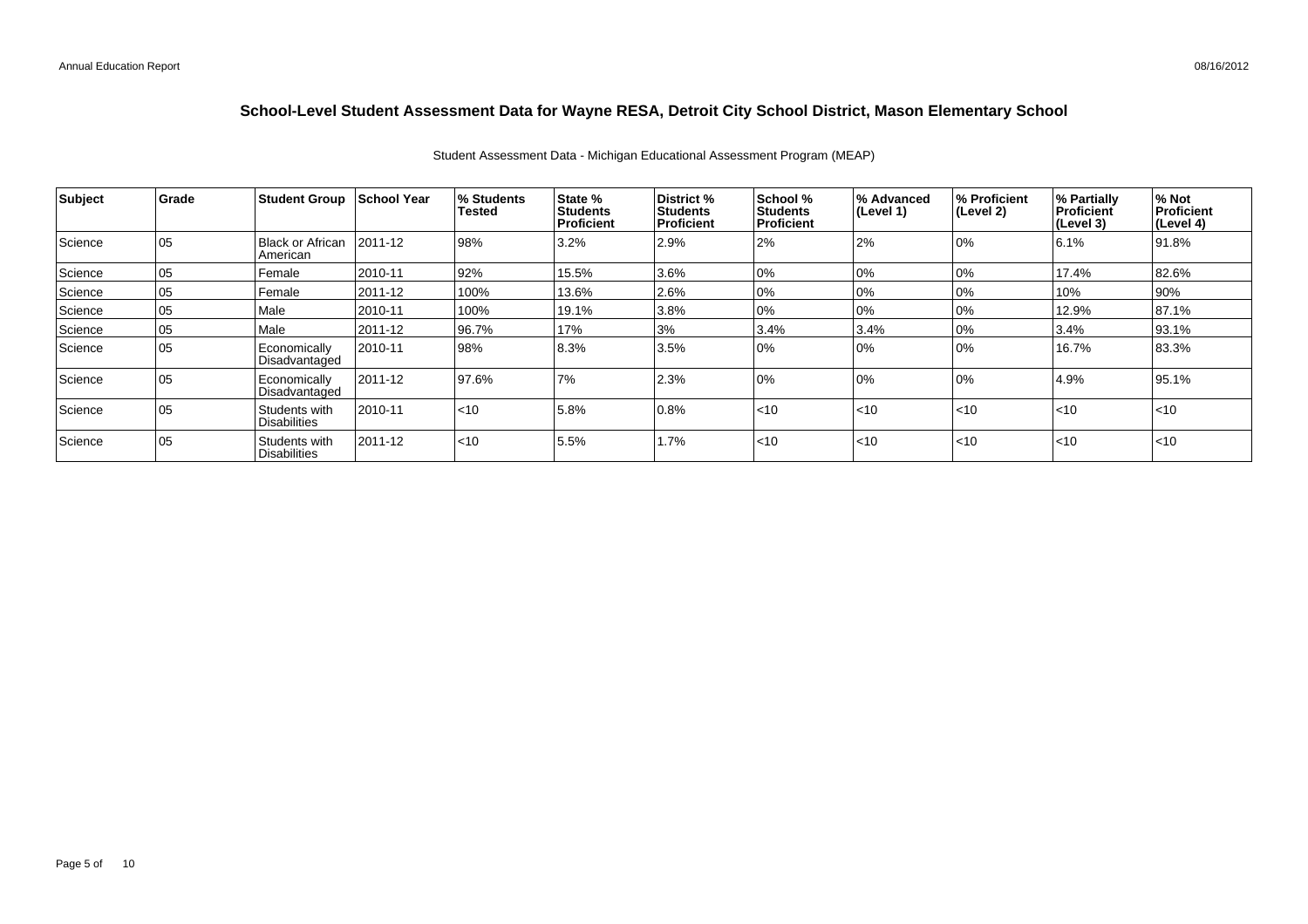Student Assessment Data - Michigan Merit Examination (MME)

| Subject | <b>Grade</b> | ⊺Student Group | School Year | <b>Students</b> l%<br>'Testeo | <b>State %</b><br>Students<br>Proficient | District %<br>Students<br><b>Proficient</b> | School %<br>Students<br>' Proficien. | /۱۵<br>Advanced<br>ILevel 1 | % Proficient<br>(Level 2) | <b>My Partially</b><br>Proficient<br>(Level 3) | % Not<br>Proficient<br>l (Level 4 |
|---------|--------------|----------------|-------------|-------------------------------|------------------------------------------|---------------------------------------------|--------------------------------------|-----------------------------|---------------------------|------------------------------------------------|-----------------------------------|
|---------|--------------|----------------|-------------|-------------------------------|------------------------------------------|---------------------------------------------|--------------------------------------|-----------------------------|---------------------------|------------------------------------------------|-----------------------------------|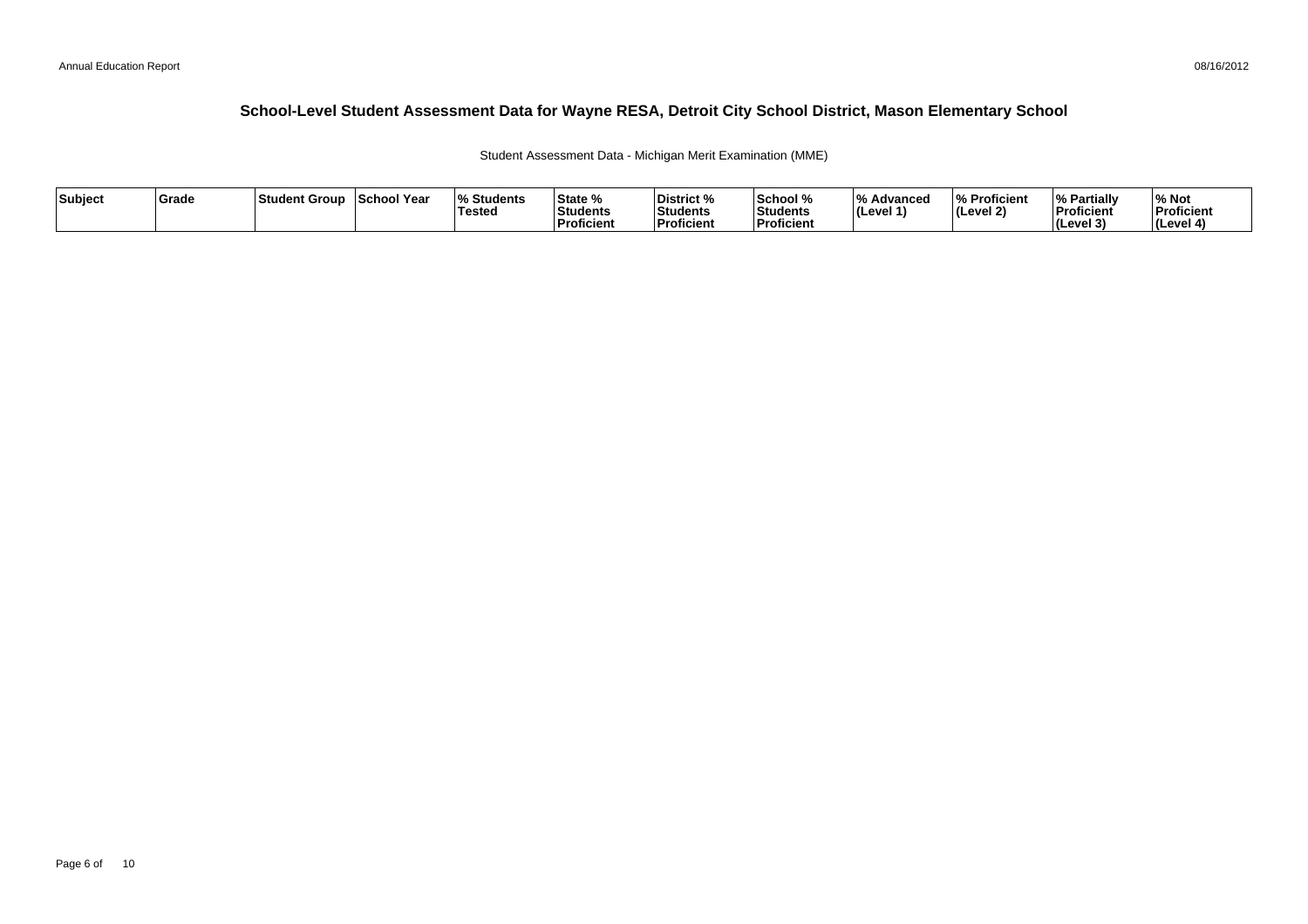Student Assessment Data - MI-Access : Functional Independence

| Subject | Grade | <b>Student Group</b> | <b>School Year</b> | $\mathbf{0}$<br><b>Students</b><br>Tested | % Students   District %<br>⊺State %<br>Proficient | Students<br>'Proficient | School %<br>Students<br><b>Proficient</b> | <b>Surpassec</b><br>70 YU<br>l (Level 1` | % Attained<br>(Level 2) | % Emerging<br>(Level 3) |
|---------|-------|----------------------|--------------------|-------------------------------------------|---------------------------------------------------|-------------------------|-------------------------------------------|------------------------------------------|-------------------------|-------------------------|
|---------|-------|----------------------|--------------------|-------------------------------------------|---------------------------------------------------|-------------------------|-------------------------------------------|------------------------------------------|-------------------------|-------------------------|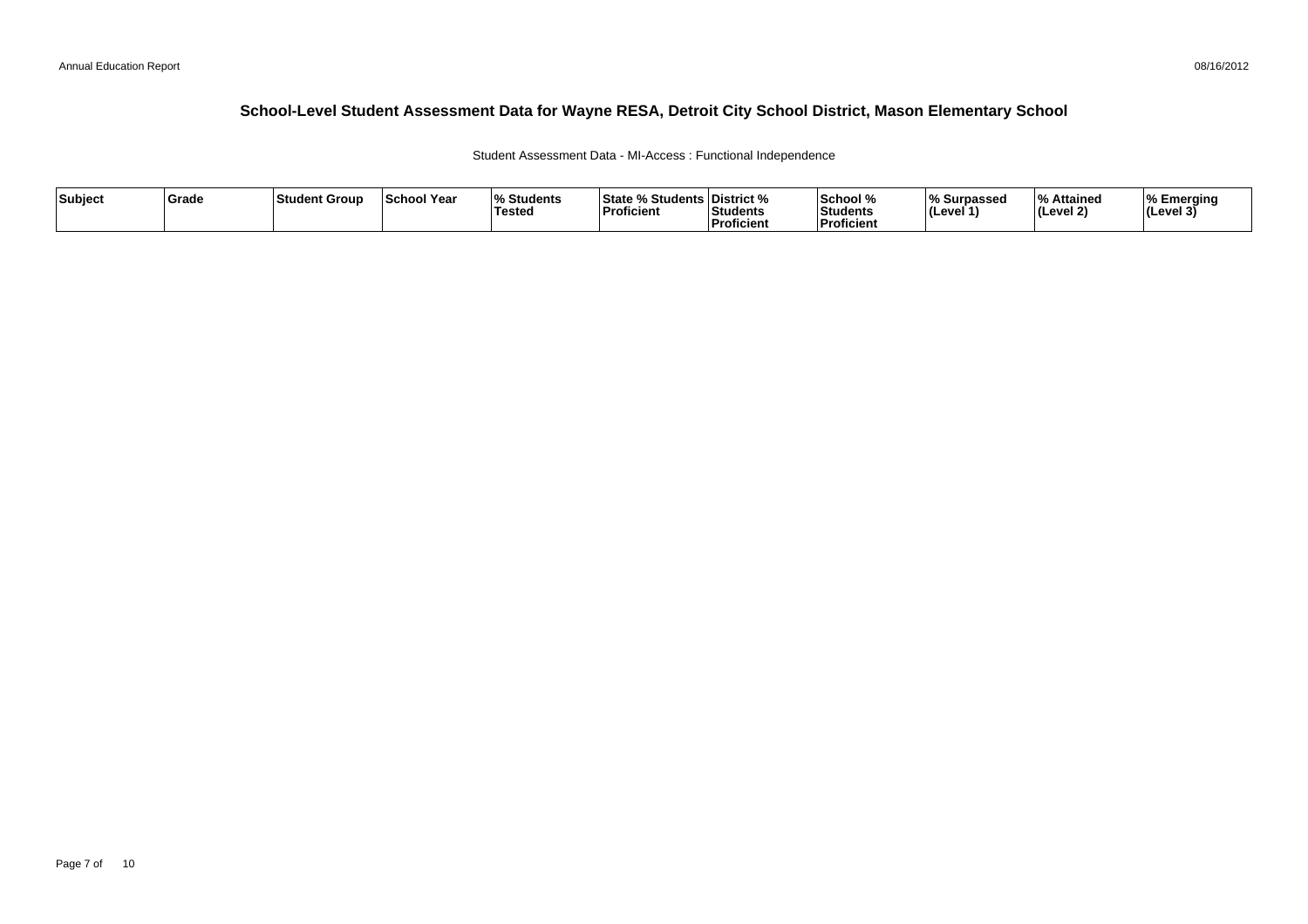#### 08/16/2012

#### **School-Level Student Assessment Data for Wayne RESA, Detroit City School District, Mason Elementary School**

Student Assessment Data - MI-Access : Supported Independence

| Subject | <b>Grade</b> | ∣Studen<br>`t Group | School Year | <b>Students</b><br>10/<br>Testeo | <sup>3</sup> Students L<br>⊺State %<br>Proficient | ∣District %<br>Students<br>Proficient | <b>School</b> %<br>Students<br>Proficien | % Surpassec<br>⊺l (Level 1 | % Attained<br>ים י<br>' <i>(L</i> evel 2) | % Emerging<br>II(Level 3) |
|---------|--------------|---------------------|-------------|----------------------------------|---------------------------------------------------|---------------------------------------|------------------------------------------|----------------------------|-------------------------------------------|---------------------------|
|---------|--------------|---------------------|-------------|----------------------------------|---------------------------------------------------|---------------------------------------|------------------------------------------|----------------------------|-------------------------------------------|---------------------------|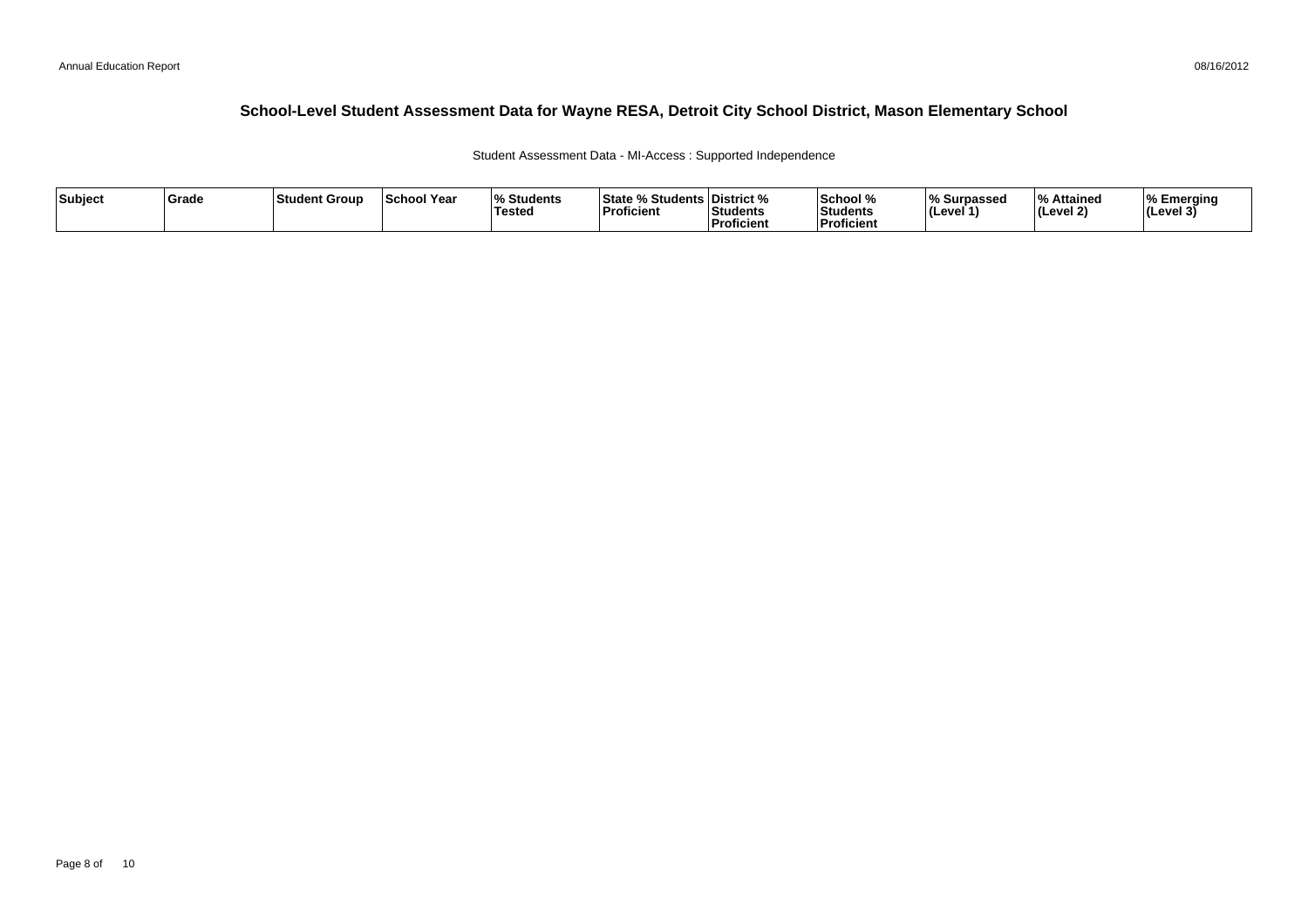#### 08/16/2012

#### **School-Level Student Assessment Data for Wayne RESA, Detroit City School District, Mason Elementary School**

#### Student Assessment Data - MI-Access : Participation

| Subject | ∣Grade | ⊺Student Group | <b>School Year</b> | $\overline{\mathbf{0}}$<br>Students ،<br>Tested | State % Students District %<br>Proficient | Students<br>Proficient | School %<br>Students<br><b>Proficient</b> | % Surpassed<br><b>I</b> (Level · | % Attained<br>(Level 2) | <b>I% Emerging</b><br> (Level 3) |
|---------|--------|----------------|--------------------|-------------------------------------------------|-------------------------------------------|------------------------|-------------------------------------------|----------------------------------|-------------------------|----------------------------------|
|---------|--------|----------------|--------------------|-------------------------------------------------|-------------------------------------------|------------------------|-------------------------------------------|----------------------------------|-------------------------|----------------------------------|